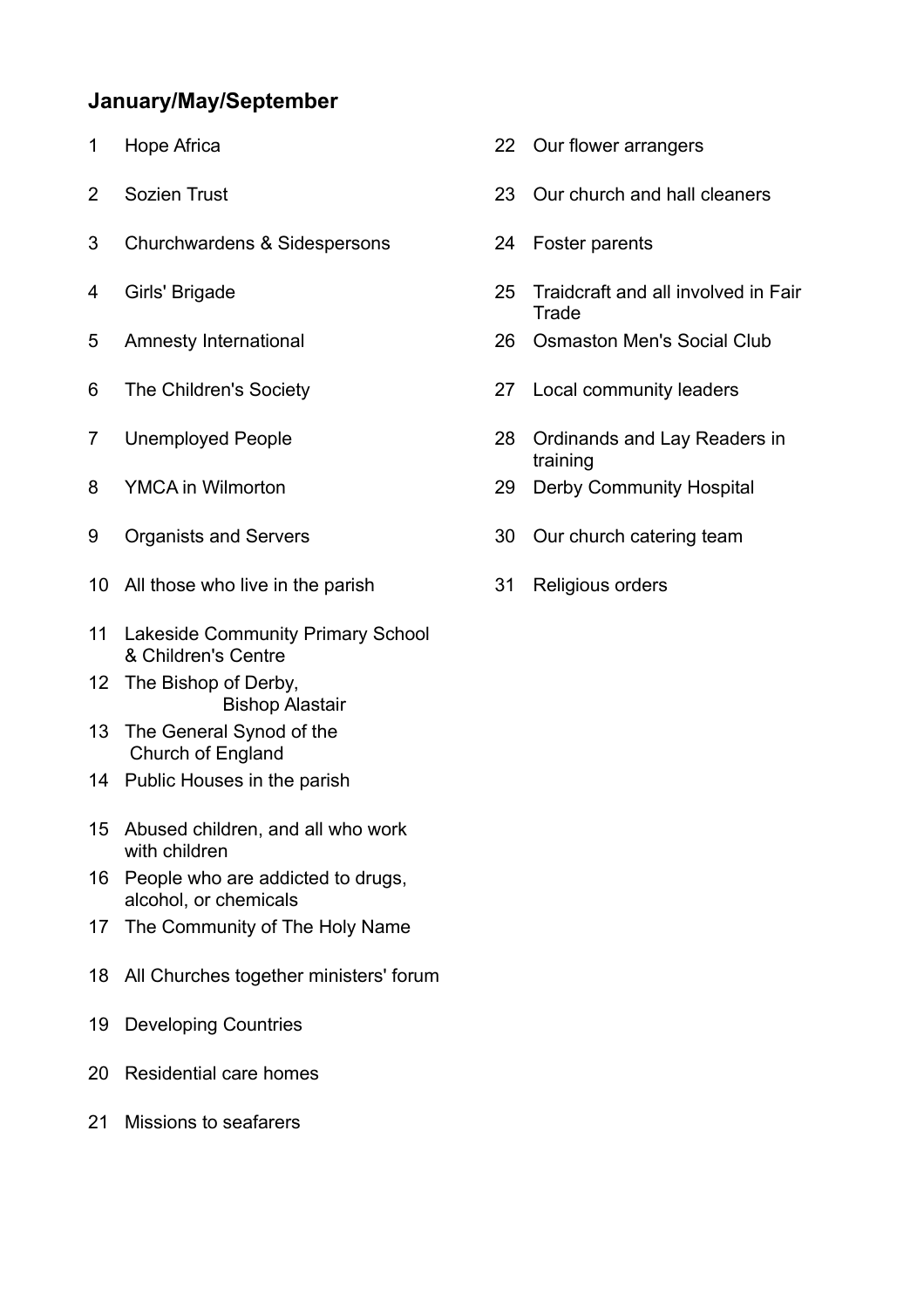## **February/June/October**

- 
- The PCC honorary treasurer and secretary
- 
- 
- The Rainbow Hospice 26 Jericho House
- All who care for terminally ill people 27 All local churches and chapels
- 
- 
- Deanery Synod representatives 30 All who work in the media
- The Shrine of Our Lady of Walsingham
- The Leprosy Mission
- Those who help with baptism preparation
- The Armed forces of the Crown and Military Chaplains
- All parents and grandparents
- People who are hungry and those who rely on international aid to feed their families
- Lay Readers
- Victims of domestic abuse
- Our House Groups
- Our Women's Group
- The ACTS Food Bank
- 21 Church House Staff
- 1 The Padley Group 22 The Mothers' Union
	- Those who read lessons at our services
- Refugees 24 Those who lead our intercessions
- Asylum seekers 25 Those who are persecuted for their faith
	-
	-
- Sight Savers International 28 Schools for children with special needs
- ACT representatives 29 Derby Royal Hospital & Derby Children's Hospital
	-
	- The Prayer Tree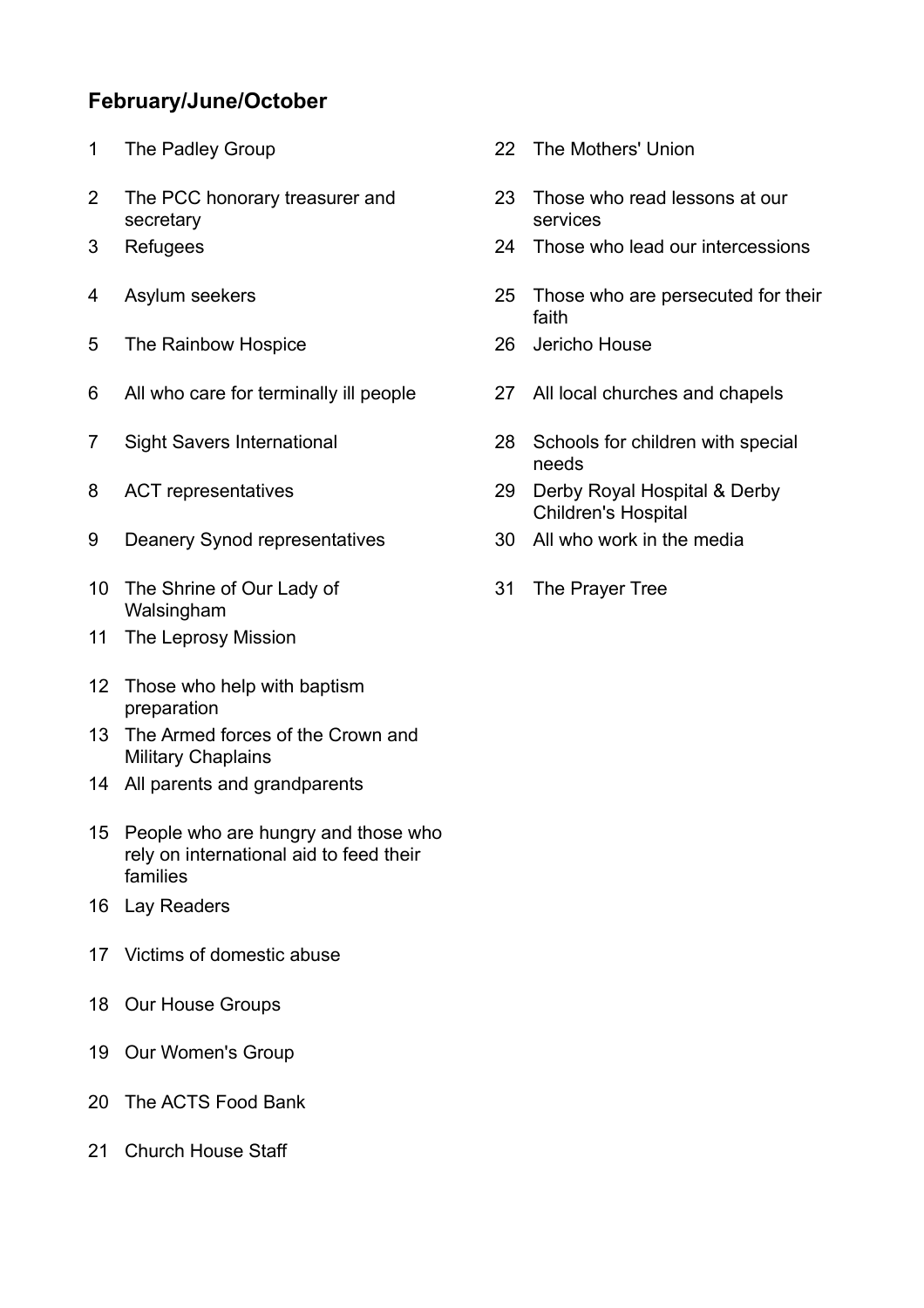## **March/July/November**

- 
- 
- The PCC Standing Committee 24 Derby City Councillors
- 
- The Archbishop of Canterbury, Archbishop Justin
- The Bishop of Repton, Bishop Humphrey
- The Dean and Chapter of Derby **Cathedral**
- For vocations to lay and ordained ministry
- 9 Derbyshire Police Force 30 Charity Volunteers
- The Fire and Rescue Service 31 Concern for the environment
- The Ambulance Service
- The Guild of Servants of the **Sanctuary**
- The ministry of healing
- Single parent families
- Children in local authority care
- Magistrates
- People in debt
- The victims of crime
- The Nightingale Macmillan Unit
- All lonely people
- Carers and good neighbours
- Our Social Sub-committee 22 Melbourne Deanery Synod
- Christian Aid 23 Derbyshire MPs
	-
- Christian unity 25 Our Parochial Church Council
	- Probation officers
	- Derby Kids' Club
	- Social Workers
	- Teachers
	-
	-